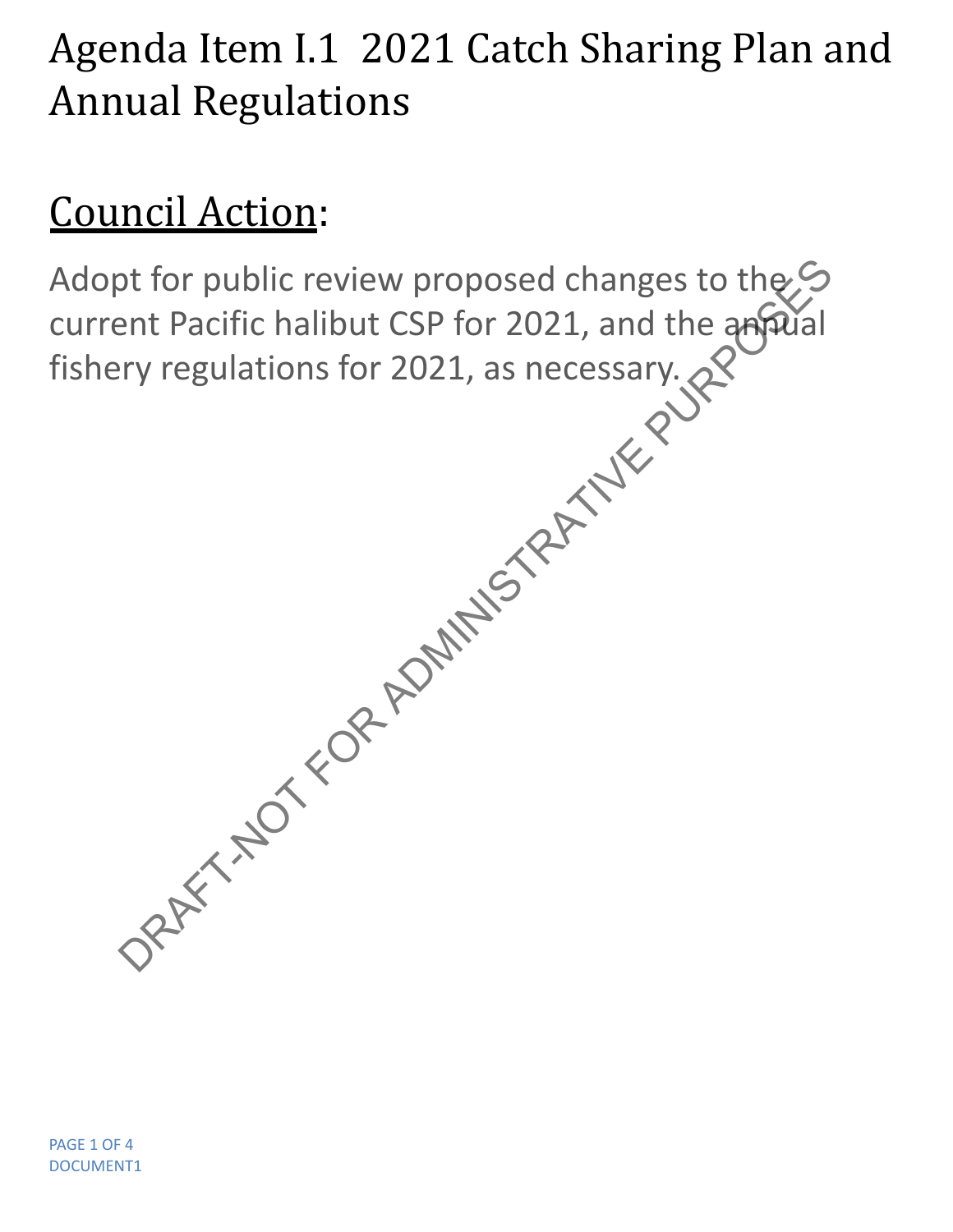I.1 WDFW Motion - Area 2A Catch Sharing Plan Preliminary Changes

I move that the Council adopt the proposed season structure and changes to the Catch Sharing Plan for public review as described in Agenda Item I.1, Supplemental WDFW Reports 1 and 2, including allowing retention of lingcod on halibut trips in the Columbia River subarea north of 46°10'N. Lat.<br>Moved by Heather Hall<br> $2^{nd}$  by Butch Smith

Moved by Heather Hall

2<sup>nd</sup> by Butch Smith

Amendment: Strike the words "including allowing" and replace with "except do not include the proposal that would allow"

Moved by Maggie Sommer

2nd by Christa M. Svensson

Vote on amendment - roll call - voting no: Ms. Yaremko; Ms. Hall; Mr. Smith; Mr. Lockhart; Mr. Zimm; Mr. Gorelnik abstained. 7 yes, 5 no, 1 abstain. Amendment passed. Examerable WDFW Reports 1 and 2, including allowing retention of<br>
d on halibut trips in the Columbia River subarea north of 46%(V).<br>
d by Heather Hall<br>
Butch Smith<br>
ddment: Strike the words "including" and replace<br>
"except

Main motion as amended carried.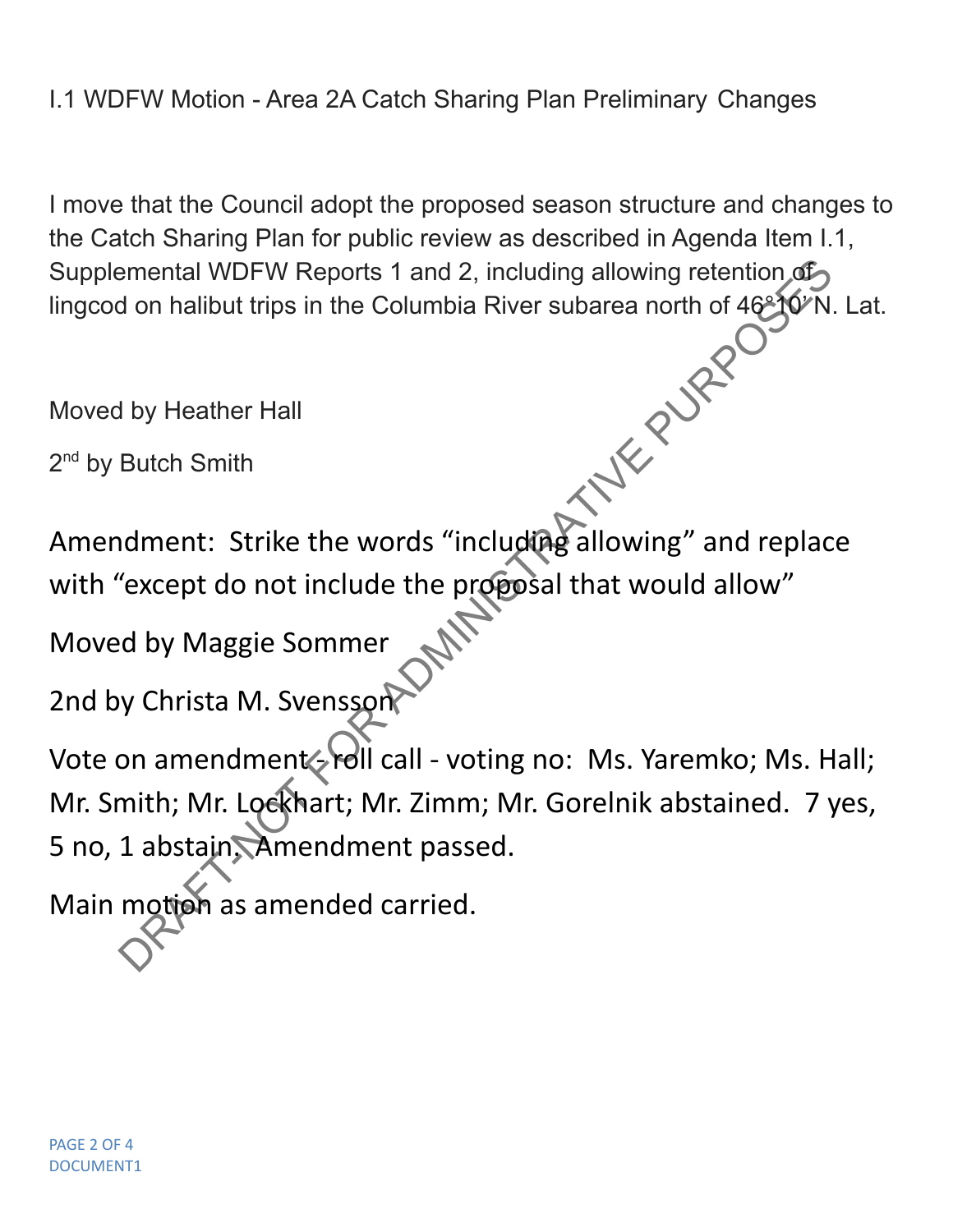## I.1 ODFW Motion

I move the Council adopt for public review the proposed changes to the Pacific halibut Catch Sharing Plan for 2021 as presented in Agenda Item I.1.a QDFW Report 1 September 2020. Brace changes to the Fashion hand a Item I.1.a goff for 2021 as presented in Agenda Item I.1.a goff<br>ort 1 September 2020.<br>ed by Maggie Sommer<br>y Phil Anderson<br>ion passed unan.<br> $\frac{1}{2}$ <br> $\frac{1}{2}$ <br> $\frac{1}{2}$ <br> $\frac{1}{2}$ <br> $\frac{1}{2$ 

Moved by Maggie Sommer

2<sup>nd</sup> by Phil Anderson

Motion passed unan.